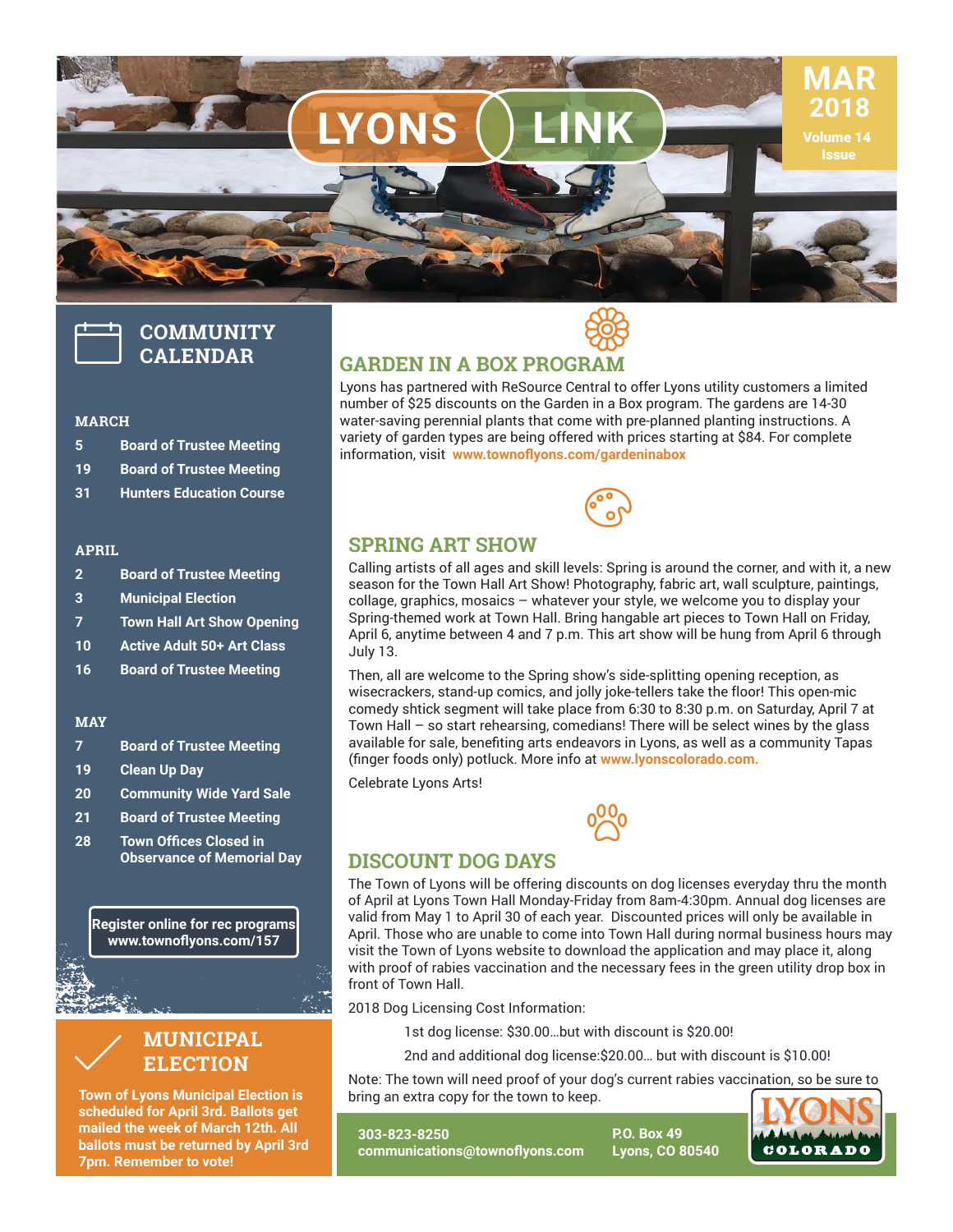

## **HUNTER EDUCATION**

*Volunteers from the State of Colorado Division of Wildlife will be teaching a hunter education course.* 

In Colorado, any hunter born after January 1, 1949 is required to take a 15-hour course. Hunter Education certificates are valid in all states and are good for life (unless laws are violated). Areas to be touched on during the course include: survival, ethics, conservation, wildlife management, the law, field care of game, game identification, and the philosophy of hunting. To sign up for the course please call 303- 823-8250 and leave a message with all names of those who will be attending and contact information.

Age: 7 and older **Fee:** \$10 per student **Dates:** Saturday Mar 31 (8am-5pm) & Sunday Apr 1 (9am-3pm) **Location:** Walt Self Building **Instructor:** Mike Hora **Class Size:** 10 Minimum | 40 Maximum

#### $\overline{41}$ **YEAR TO DATE SALES TAX** 倒

**Fiscal Year 2017 Sales Tax collections were \$1,155,708. This is up 15% over Fiscal Year 2016**

# **1 0**

## **MOMMY (CARETAKER) AND BABY/TODDLER FITNESS CLASS**

#### *Exercise with your little one*

Please join Theresa Brighton in getting your exercise with your little one in tow! We'll work on strength, cardio and flexibility in this easy-going environment. Register today!

#### www.townoflyons.com/rec-programs

| Fee:          | \$5 per class                             |
|---------------|-------------------------------------------|
| <b>Dates:</b> | Mondays in March                          |
|               | <b>Times:</b> 10:30-11:30 am              |
|               | <b>Where:</b> Walt Self Building BASEMENT |
| Size:         | Minimum 7   Maximum 10                    |

## **BASEBALL REGISTRATION**

 $\mathscr{S}$ 

Registration for recreational summer league youth baseball will be offered through the Longmont Baseball League (LBL) for Lyons boys ages 6-18 this year. Anyone interested must register with the LBL and their staff will do all they can to create teams that consist of all Lyons players. This will allow Lyons kids to practice together on the same team here in Lyons with Lyons coaches. If a full roster is not filled in a given age group with all Lyons players, then children closest in proximity to Lyons will be used to fill the roster. All games will be played in Longmont this year while Bohn Park Fields are constructed. Anyone interested in registering their child, coaching for a Lyons team, sponsoring a Lyons team, or learning more about the league visit www.townoflyons.com/ **baseball**



## **BE A GOOD NEIGHBOR**

**With winter upon us, remember sidewalks are required to be shoveled within 24 hours after a snowstorm.**



## **ECOPASS PROGRAM TO CONTINUE IN 2018!**

The Town of Lyons EcoPass program has been renewed for 2018! This program helps support RTD EcoPasses for Lyons residents. There has been a slight increase in the annual fee to \$40 per pass (the pass has a retail value of over \$2,000). Additionally, there is now a \$120 cap per household, meaning if four or more related members of a household apply for an EcoPass, the price will not exceed \$120.

The Lyons EcoPass provides residents with free use of any RTD bus and light rail services. This includes the "Y" service from Lyons to Boulder, buses to the airport, and buses and light rail in and around Boulder, Longmont and Denver. To view all the RTD transit routes and schedules here, or to register or renew your pass visit **www.townofl yons.com/EcoPass**



## **NEW! ENERGYSMART IQ SOLAR GRANT**

Boulder County works to make sustainability accessible to ALL which is why EnergySmart is offering solar grant opportunities to income-qualified homeowners throughout Boulder County.

Learn more about the NEW 2018 EnergySmart IQ Solar Grant, income qualification limits, and application process for this limited-time grant. Visit **http://www.energysmartyes.com/** Don't delay; the deadline is March 15, 2018!

# **SHOUT OUT!**

**Lyons High School Senior Keegan Bean is the 2A State Wrestling Title for 182 lb weight class. Congratulations!**

### **STORMWATER UTILITY**

In January the BOT approved an ordinance creating a Stormwater Utility enterprise fund. Residential customers in town limits will pay a flat monthly fee per parcel. All other customers' fees are also calculated per parcel, even if they do not have any impervious surface area. Rates pay for the construction and maintenance of the stormwater system to better protect Lyons during storms and floods. The fee is used to support flood infrastructure, maintenance, regulatory compliance and storm water quality monitoring and hazard protection. Most of the stormwater challenges are a result of off-site flows from outside of Town, which can be attributed to Lyons geography. As a result, the Town decided that all properties should pay the same fee, regardless of coverage, impervious area, or other criteria. Every parcel within the Town shall be assessed \$10 monthly fee for operations and maintenance of the storm drainage system, and for storm drainage capital improvements. Visit **www.townofl yons.com/stormwater**

#### $\sqrt{2}$ **SPRING FORWARD**  $\varnothing$

**Reminder to spring ahead on Sunday, March 11 2018 and replace the batteries in your smoke and carbon monoxide detectors.**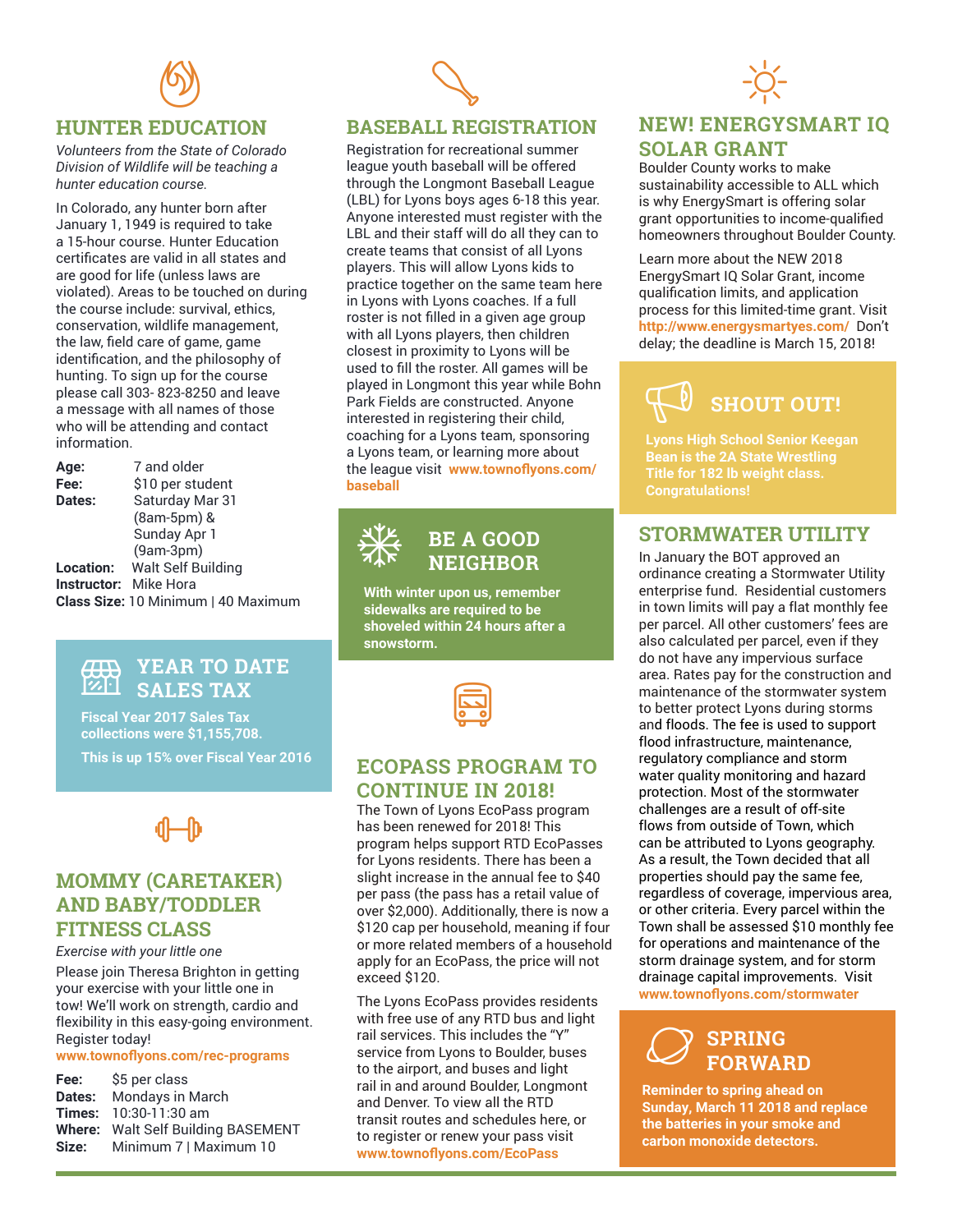Short-term Rentals in Lyons GOLORADO Reference Guide

# Short-term Rentals 101: March 29

In 2017, after several public hearings by the Planning and Community Development Commission and the Board of Trustees, the Board moved to regulate short-term rentals (STRs) located within Lyons town limits, through a licensing system. On Thursday, March 29, beginning at 5:30 p.m., Town Planner, Paul Glasgow will host a **Basics of Short-term Rentals** at Town Hall. This crash course will offer an overview of the STR application process and why it's important, along with how the Town will work with applicants to become licensed. The STR licensing application period will be from April 1 to April 30, with enforcement beginning in May 2018. Please join us for this Basics of STRs, to understand the new regulations and get your questions answered!

# Why?

Short-term rentals serve an important role in Lyons' tourism and local economy, allowing a mix of lodging options across Town. Article 7 of Chapter 6 of the Lyons Municipal Code (LMC) sets standards for STRs, with the underlying intent that the impacts of STRs do not adversely affect the residents and character of a neighborhood. Interested applicants are encouraged to review the *Good Neighbor Guidelines*, as a general code of conduct reference.

# STRs Basics

To use or operate a dwelling unit as a STR within the Town, a Lyons STR license must be obtained. To obtain the required license, STRs must meet the following standards:

- The proposed STR must be the principal residence of the owner, and the owner must occupy the premise of the STR for at least nine (9) months per calendar year
- The owner must self-certify that design and safety standards are met
- The owner must obtain a Colorado sales tax license and collect, report, and pay sales tax (or a contract from a third-party agency to collect, report, and pay sales tax on the applicant's behalf)
- The owner must submit the required application form, safety certification form, and associated fees

## Required Forms and Fees

Applicants must submit a *Lyons STR License Application* form, along with the \$100 license fee, and a \$75 new application fee. Following the STR's first licensed year, the renewal application fee will be \$50. In addition to the license application, applicants must also submit the *Self-Certification Checklist*, to confirm that the proposed premise meets health and safety regulations. Submitted STR license applications will be reviewed for compliance, in accordance with the Lyons Municipal Code, and a decision on the application's approval will be made within 45 days.

# Accessibility

Recognizing the need for accessible rental units, the Town of Lyons will waive the STR license fee if the applicant's rental is accessible. Applicants applying for the Accessibility Fee Waiver must complete the *Accessibility Form* and provide information on the accessibility of their units in all advertising.